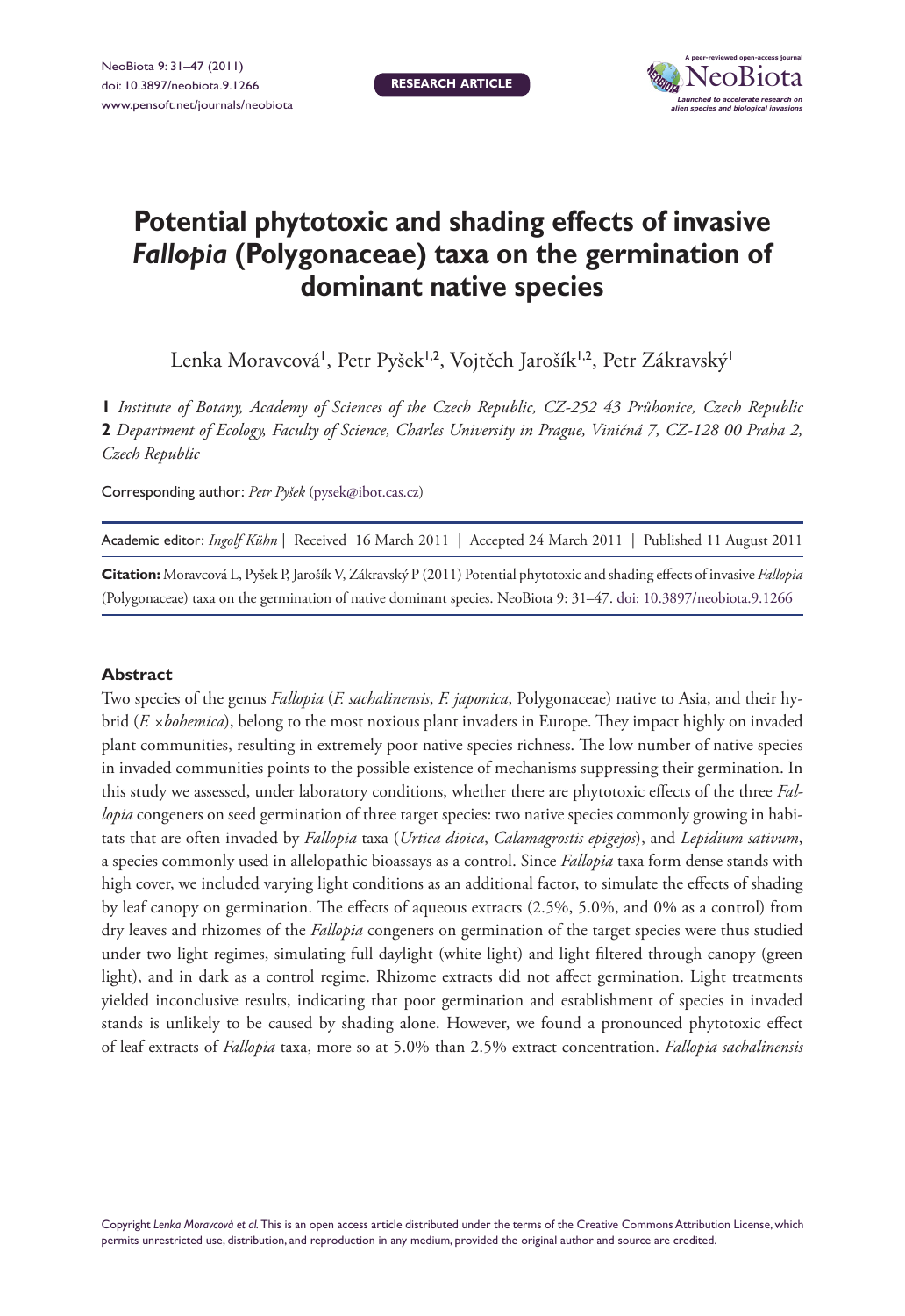exerted the largest negative effect on the germination of *Urtica dioica*, *F.* ×*bohemica* on that of *C. epigejos*, and *F. japonica* had invariably the lowest inhibitory effect on all test species. The weak phytotoxic effect of *F. japonica* corresponds to the results of previous studies that found this species to be generally a weaker competitor than its two congeners. Although these results do not necessarily provide direct evidence for allelopathic effects in the field, we demonstrate the potential phytotoxic effect of invasive *Fallopia* taxa on the germination of native species. This suggests that allelopathy may play a role in the impact of *Fallopia* invasion on species diversity of invaded communities.

#### **Keywords**

Allelopathy, canopy shading, leaf and rhizome extracts, light regimes, phytotoxicity, plant invasions, *Reynoutria*

## **Introduction**

Recent research on biological invasions increasingly focuses on different types of impacts of invasive species (Levine et al. 2003; Vilà et al. 2010; Pyšek and Richardson 2010), amongst which the impact on the biological diversity of invaded communities and ecosystems is perceived as of utmost importance (Levine 2000; Chornesky and Randall 2003; Sax and Gaines 2003; Richardson and Pyšek 2006; Hejda et al. 2009; Winter et al. 2009). A small fraction of alien invaders change ecological functioning of invaded ecosystems resulting in further changes in the composition and structure of invaded communities (Richardson et al. 2000; Vilà et al. 2010). Invasive plant species have recently been shown to markedly differ in their effects on species richness and diversity of native species in invaded communities; some invaders reduce the numbers of native species that persist after the invasion only to a little extent (Hejda and Pyšek 2006, 2008) while others have considerable impact on native species richness (Hejda et al. 2009). Among the latter group, taxa of the genus *Fallopia* (syn. *Reynoutria*, Polygonaceae) can serve as an example of invasive plants imposing a great impact on native plant species diversity. The stands invaded by *Fallopia* taxa are species-poor, often monospecific (Sukopp and Starfinger 1995; Marigo and Pautou 1998). *Fallopia* taxa exhibit the most severe impacts on species richness and diversity among Central-European alien plants, reducing the number of species present prior to invasion by 66 to 86% (Hejda et al. 2009).

The genus *Fallopia* is native to Asia and several of the taxa are invasive in Europe (Beerling et al. 1994; Bailey and Conolly 2000; Bailey et al. 2007; Lambdon et al. 2008; Pyšek 2009) and other parts of the world (Seiger 1997; Randall 2002; Richards et al. 2008). *Fallopia sachalinensis* (F. Schmidt) Ronse Decr., *F. japonica* (Houtt.) Ronse Decr. var. *japonica* and their hybrid *F.* ×*bohemica* (Chrtek & Chrtková) Bailey, are rhizomatous herbaceous perennials producing a large amount of biomass (Brock 1995; Horn and Prach 1995) and large leaf area (Brabec and Pyšek 2000). They invade along water courses, in waste sites and other disturbed areas (Pyšek et al. 2001, 2002; Pyšek 2009). The invasion of *Fallopia* taxa is among the most intensively studied plant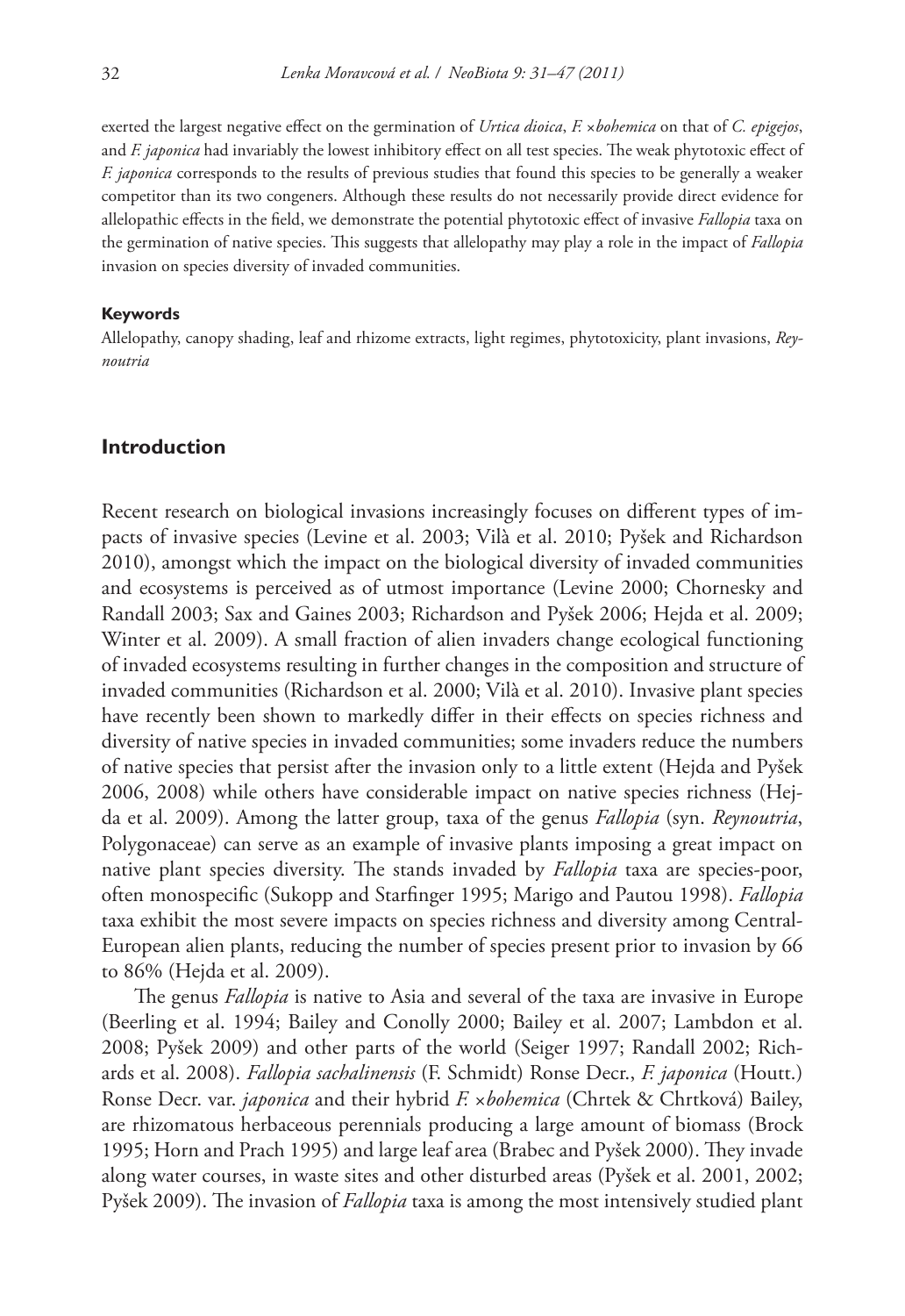invasions globally (Pyšek et al. 2008) and has been best documented from the United Kingdom, where it is supposed to have started in Europe (e.g. Bailey et al. 1995; Hollingsworth et al. 1998; Hollingsworth and Bailey 2000; Bailey and Conolly 2000), and from the Czech Republic (Pyšek and Prach 1993; Mandák et al. 2003, 2004).

The ecological understanding of *Fallopia* invasion and impact is still rather poor; it is usually attributed to a high growth rate (Marigo and Pautou 1998), proliferous biomass production (Brock 1995; Horn and Prach 1995), good regeneration ability (Brock et al. 1995; de Waal 2001; Bímová et al. 2003; Pyšek et al. 2003) and its ability to grow at low nutrient levels (Adachi et al. 1996). Possible allelopathic effects of *Fallopia* taxa on germination of other species have not yet been assessed. The large amount of litter produced and the high rhizome density in the soil (Sukopp and Schick 1993) however indicates that this issue may be relevant, considering the low number of species occurring in invaded stands. Allelopathic effects of plant leaf litter were reported as a possible cause of inhibited germination and growth of tree seedlings (Rice 1984) and herbaceous woodland plants (Kuiters and Denneman 1987). Toxic action is attributed to phenolic compounds released from the litter (Rice 1984; Kuiters and Sarink 1986), and *Fallopia* species were reported to contain a large amount of these compounds, e.g. stilbenes, catechins and quinones (Inoue et al. 1992; Vrchotová et al. 2007). Phenolic compounds are known to inhibit not only germination, but also establishment and growth of other species in the community and can also be released into the soil from fresh living tissues such as rhizomes, root bark and leaves (Heisey 1990). In relation to plant invasions, allelopathy has been suggested as one of the underlying mechanisms on which the "novel weapon" hypothesis is based (Callaway and Aschehoug 2000; Hierro and Callaway 2003; Callaway and Ridenour 2004). Many studies have demonstrated the allelopathic effects of invasive plants on native species in their invaded ranges and provided compelling evidence for allelopathy as an important component of the competitive success of some of the world's worst invaders (see Inderjit et al. 2008 and references therein).

The extremely low diversity of *Fallopia*-dominated communities may also be associated with the high cover of *Fallopia* canopy as it has been repeatedly reported that shading by a dense canopy inhibits germination of some plant species (e.g. Górski 1975; Górski et al. 1977; Bewley and Black 1982; Williams 1983; Pons 1992).

To obtain the first insight into the possible role of phytotoxic compounds and shading in reducing diversity of native species present in *Fallopia*-invaded stands, we assessed the effects of these factors on germination of co-occurring native species under laboratory conditions. By using extracts from above-ground and below-ground biomass of two *Fallopia* species and their hybrid, we determined (i) whether the chemical compounds inhibit the germination of two target species, a competitively strong native herb (*Urtica dioica*) and a grass (*Calamagrostis epigejos*), which are often dominant species prior to *Fallopia* invasion. Further, we aimed at assessing (ii) differences in potential phytotoxic action of particular *Fallopia* taxa that are known to differ in their invasiveness, (iii) differences in potential phytotoxic action of leaves and rhizomes, and (iv) explore how these effects are affected by simulated shading.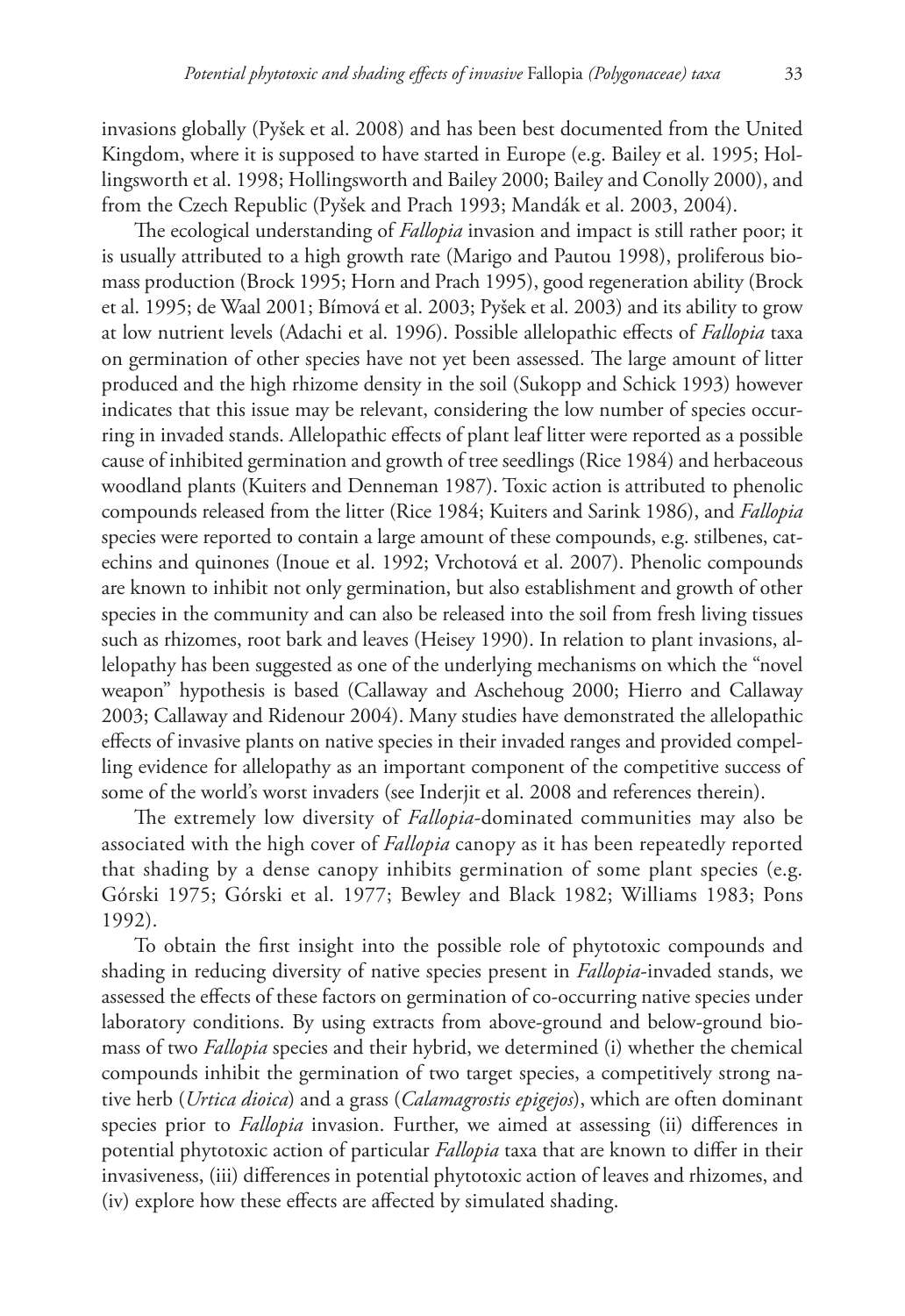#### **Material and methods**

### **Target species**

*Urtica dioica* L. is a perennial forb widely distributed in temperate regions (Hultén and Fries 1986). In the Czech Republic, its natural occurrence is in riparian sites where it grows as a dominant species in the summer in floodplain forest understorey. It also occurs as a dominant species of nutrient-rich ruderal habitats (Kopecký and Hejný 1992). In the field, it germinates from March to September. Its fruit (achene) stays dormant for 3–5 months after the collection and dry storage, which enhances germination (Nikolaeva et al. 1985). According to our preliminary tests, 70% of the seeds germinated in 25/10 °C after four months of cold stratification at 6 °C, with more germinating under white light conditions.

*Calamagrostis epigejos* L. (Roth), a rhizomatous perennial grass of Eurasian distribution (Rothmaler et al. 2002), is one of the most expansive species of the Czech flora, spreading remarkably in the last decades (Prach and Wade 1992). It is typical of disturbed human-made habitats and ruderal grasslands (Kopecký and Hejný 1992) and can grow on extremely acid substrata contaminated by toxic substances (Pyšek and Pyšek 1988). Preliminary tests in 25/10 °C revealed 90% germination after 5 months of dry storage, regardless of light regime. Fruits (caryopses) are produced in large quantities and germinate in the field in spring.

Besides the two native European taxa, an annual forb *Lepidium sativum* L., native to SW Asia and NE Africa (Hultén and Fries 1986) and commonly grown as a vegetable, was used. *Lepidium sativum* is very sensitive to allelopathic compounds, thus often used as a standard target species (Barnes and Putnam 1987; Heisey 1990; Kato-Noguchi and Ino 2001).

#### **Seed and tissue collection**

Fruits of target species were collected in Prague, near the Modřanský brook valley (*U. dioica*) and along the road from Modřany to Cholupice village (*C. epigejos*) in September 1999. Seeds of *L. sativum* were obtained from a seed supplier. Fruits of *C. epigejos* and seeds of *L. sativum* were stored in paper bags in the dark at room temperature. Fruits of *U. dioica* were cold-stratified at 6 °C for four months before the start of the experiment.

Fresh rhizomes of the three *Fallopia* taxa were collected in February 1999 in Průhonice near Prague (49°59'41"N, 14°33'56"E). Fresh leaves, without any evident exterior sign of fungal infection, were collected at the same locality in July 1998 and dried at a room temperature.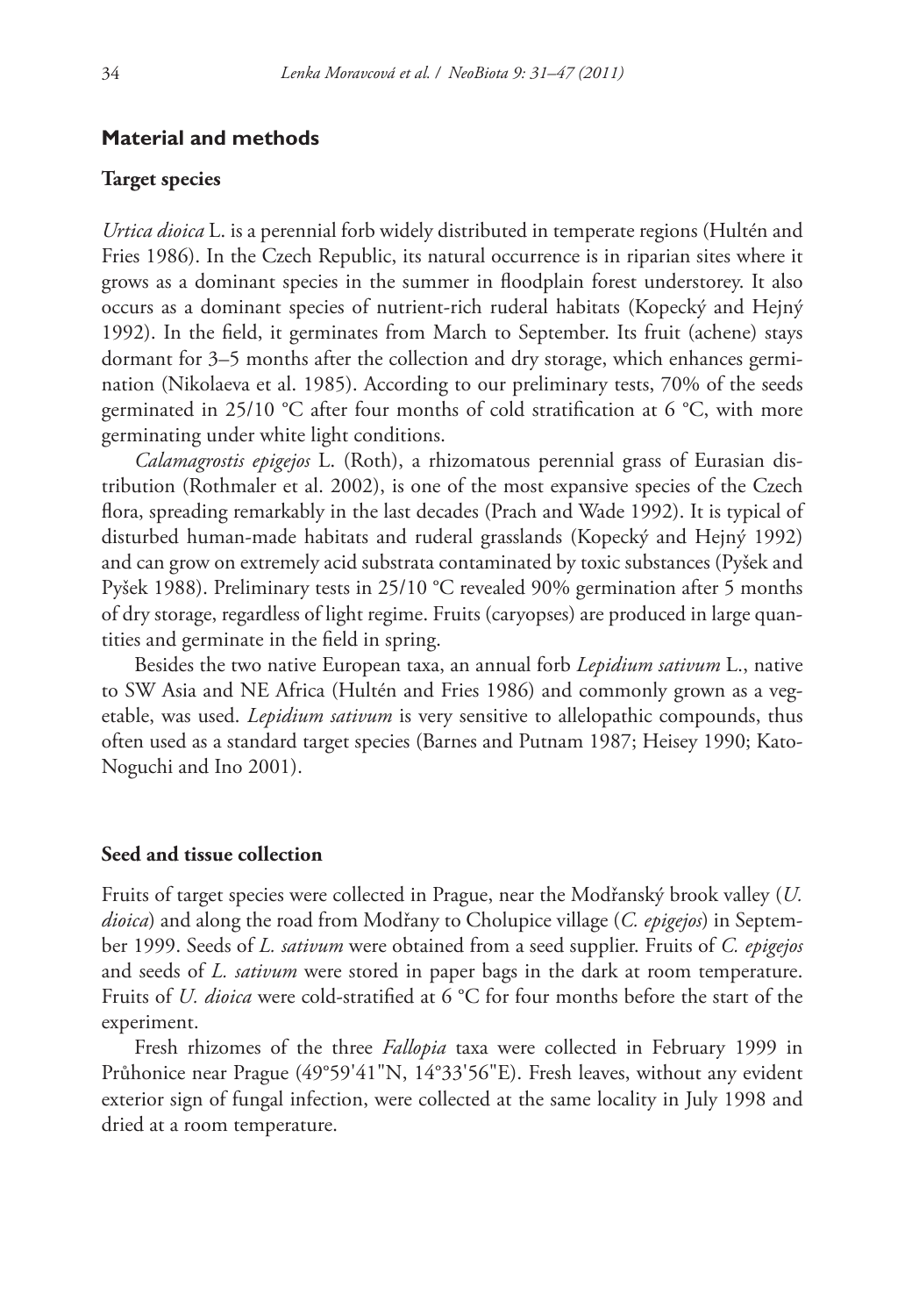#### **Extract preparation**

**Aqueous extracts from dry leaves**. Maximum annual dry biomass produced by *Fallopia* in the study area is 228 g/m² (P. Pyšek et al., unpublished data). This value was used to set the upper limit of concentrations of phytotoxic compounds used in the experiment. Leaf biomass produced in the field was expressed per area of 75 mm Petri dish used for germination and volume of water it contained (8 ml). This calculation yielded 126 g of dry leaves per litre, i.e. c. 12.5% solution. However, since chemicals are released from leaf tissues gradually, we applied lower concentrations and used 25 and 50 g of dry leaves per litre, respectively, to produce 2.5% and 5% solutions, which is well within the concentration range of allelopathic studies (e.g. Kuiters and Denneman 1987). Dry leaves of *F. sachalinensis*, *F. japonica* and *F.* ×*bohemica* were ground, weighed and soaked in distilled water. The solutions were left for one week at 20 °C with occasional aeration to prevent anaerobic conditions (Kuiters and Denneman 1987), and then filtered through filter paper. Microbial degradation of the solution was not observed.

**Aqueous extracts from rhizomes**. Extracts were prepared from fresh washed rhizome cuttings and soaked in 100 ml of distilled water for one week at 20 °C, with occasional aeration to prevent anaerobic conditions. The solutions were filtered through filter paper. Amount of rhizome tissues used corresponded to 10, 20 and 30 g per litre, respectively, yielding 1%, 2% and 3% solution. Microbial degradation of the solution was not observed.

#### **Light regimes applied**

Three light regimes were used. Light bulbs and fluorescent tubes provided a white light of 5000 L (105 mmol/cm2 /s–1), simulating daylight in stands not covered by *Fallopia* species. Light filtered through canopy (green light) was simulated by using a single layer of green plastic reducing the red : far-red ratio by 69% and the photon flux density by 56% of white light levels (Skálová and Krahulec 1992); this regime simulated conditions under the *Fallopia* canopy. The standard procedure in germination experiments for creating dark conditions was used, by wrapping Petri dishes with germinating seeds in two layers of aluminium foil.

## **Seed germination**

Germination was tested in growth chambers. Seeds of *L. sativum* (25 seeds), *U. dioica* (50) and *C. epigejos* (50) were placed on two layers of filter paper in 75 mm diameter Petri-dishes and filled with 8 ml of leaf/rhizome extract or distilled water. Filter paper was used as a sterile medium. In the white- and green-light treatments, the evaporated water was replenished where it dropped below a standard mark. Dark treatments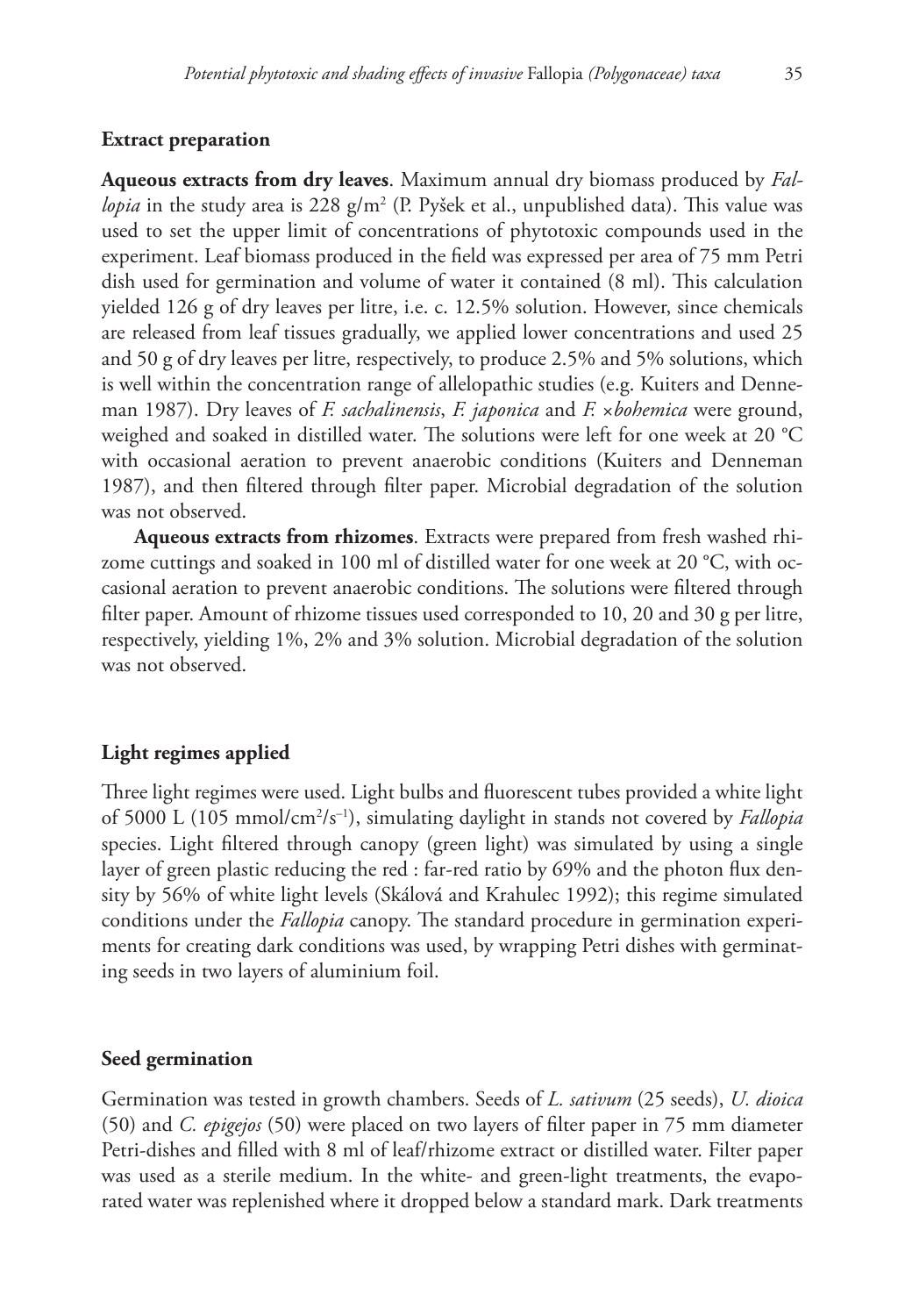wrapped in aluminium foil could not be filled-up with water during the course of the experiment, but the foil prevented any loss by evaporation. At the end of the experiment we ensured that the petri-dishes did not dry out.

All germination experiments were performed at fluctuating temperature of 25/10 °C (14 h light period/10 h-dark period). Germinating seeds were counted three times a week. Dark treatments were assessed at the end of the experiment, which was terminated after 21 days.

#### **Experimental design**

The extracts were first used to conduct preliminary tests on the *L. sativum* seed bioassay. Germination was assessed under controlled conditions (distilled water), two concentrations of dry leaf extract (2.5 and 5%) and three concentrations of fresh rhizome extract (1%, 2% and 3%) of *F. sachalinensis*, *F. japonica* and *F.* ×*bohemica* with white light. Five replicates were used in each treatment. Since none of the three concentrations of rhizome extracts of the three *Fallopia* taxa had significant effect on germination of *L. sativum*, and seeds of the other two target species germinated up to 100% in most taxon/rhizome extract combinations, fresh rhizome extracts were not used in the main experiment as *L. sativum* is considered to be very sensitive to the allelopathic action.

In the main experiment, we used two concentrations (2.5% and 5%) of leaf extracts from *F. sachalinensis*, *F. japonica* and *F.* ×*bohemica*, and a control (distilled water  $= 0\%$ ). These combinations were assessed under three light regimes, to test germination response of the three target species, giving the total of 315 Petri dishes (6 taxon/ concentration combinations + 1 control  $\times$  3 receiver species  $\times$  3 light regimes  $\times$  5 replicates).

#### **Statistical analysis**

Data on the proportion of germinated seeds were angular transformed, and evaluated by fixed effect factorial ANOVAs. The preliminary test was done with a one-way ANOVA, using control and different concentrations of aqueous extracts from leaves and rhizomes of *F. sachalinensis*, *F. japonica* and *F.* ×*bohemica* as levels of a factor. Differences between control and each extract were assessed by t-tests. The main experiment was evaluated by three-way ANOVA, using the target species (*L. sativum*, *U. dioica* and *C. epigejos*), the light intensity (white, green, dark) and the concentration of aqueous extracts (control, 2.5 and 5% dry leaf extract from *Fallopia sachalinensis*, *F. japonica* and *F.* ×*bohemica*) as factors. A priori notions on differences among the concentrations within each target species and light intensity were tested by orthogonal contrasts (e.g. Sokal and Rohlf 1994). Calculations were done in the statistical software GLIM® (Crawley 1993l Francis et al*.* 1994).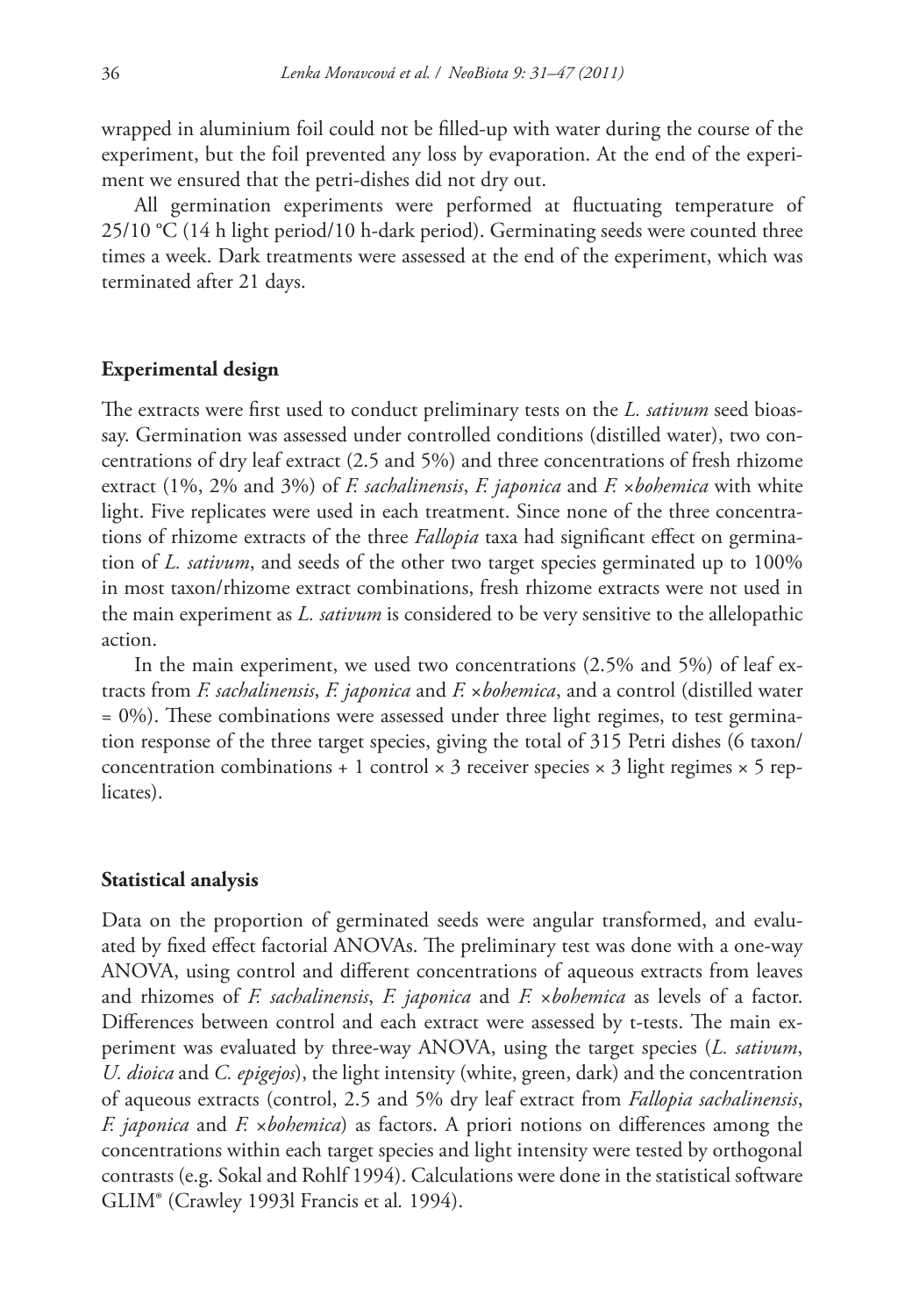## **Results**

The germination of target species varied under the combination of different treatments, from 8.0 to 100.0% in *L. sativum*, from 1.2 to 75.2% in *U. dioica* and from 6.4 to 97.3% in *C. epigejos* (Table 1). Germination was highly significantly affected by the interaction between target species, light regime and leaf extract concentration from the three *Fallopia* taxa (Table 2), and by the interactions between light and leaf extracts within each of the three target species (Table 3 and Fig. 1). In *L. sativum*, the 5% leaf extract from *F. japonica* markedly decreased germination in dark, but not in green and white light; the germination then increased on 2.5% extract from *F. japonica* in dark, but decreased in both light regimes. In *U. dioica*, the decrease in germination between control and 2.5% extract from *F. sachalinensis* was much steeper in light regimes than in dark. In *C. epigejos*, the germination in white light on 2.5% extract from *F. japonica* increased compared to control with no extract; on 5% extract from *F. japonica* germination increased in dark but decrease in both light regimes (Figure 1).

For each target species and light regime, one-way ANOVAs indicated that the germination differed highly significantly among the individual levels of extract concentration from the three *Fallopia* taxa (Table 4). Germination of control seeds also differed highly significantly from that of seeds exposed to extracts, with seed from control samples germinating to higher percentages than those exposed to extracts, except in *U. dioica* in the dark. Thus, *U. dioica* in the dark was the only target species unaffected by phytotoxic effect of extracts.

Within taxa, in all significant cases, 2.5% extracts had lower inhibitory effect than 5% extracts. Extracts from *F. ×bohemica* always produced highly significant differences in germination, and the same was true for extracts from *F. sachalinensis*, except for the effect on *U. dioica* in the white light. *Fallopia japonica* exhibited the weakest difference between concentrations of the extracts: the difference was signifi-

| <b>Target species</b> |      | Urtica dioica |      |      | Calamagrostis epigejos |      |       | Lepidium sativum |       |
|-----------------------|------|---------------|------|------|------------------------|------|-------|------------------|-------|
| <b>Treatment</b>      | WL   | GL            | Dark | WL   | GL                     | Dark | WL.   | GL               | Dark  |
| Control               | 69.6 | 70.8          | 20.8 | 89.6 | 90.4                   | 97.3 | 100.0 | 100.0            | 100.0 |
| 2.5% FS               | 19.2 | 28.0          | 14.8 | 96.0 | 71.2                   | 42.4 | 92.0  | 86.4             | 58.4  |
| 5% FS                 | 6.8  | 8.0           | 1.2  | 29.6 | 20.0                   | 12.0 | 23.2  | 35.2             | 8.0   |
| $2.5\%$ FJ            | 73.2 | 75.2          | 68.4 | 96.0 | 64.0                   | 38.0 | 96    | 98.4             | 100   |
| 5% FJ                 | 67.6 | 51.2          | 28.8 | 72.8 | 20.0                   | 53.6 | 96.8  | 96.0             | 48.8  |
| 2.5% FB               | 71.6 | 52.4          | 45.2 | 86.4 | 50.4                   | 37.6 | 93.6  | 88.0             | 78.4  |
| 5% FB                 | 15.2 | 28.0          | 4.8  | 21.6 | 6.4                    | 11.2 | 36.0  | 59.2             | 12.0  |

**Table 1.** Percentage germination of target species under different combination of light treatments (**WL** – white light; **GL** – green light; dark), taxon (**FS** – *Fallopia sachalinensis*; **FJ** – *Fallopia japonica*; **FB** – *Fallopia ×bohemica*) and concentration of the solution (%).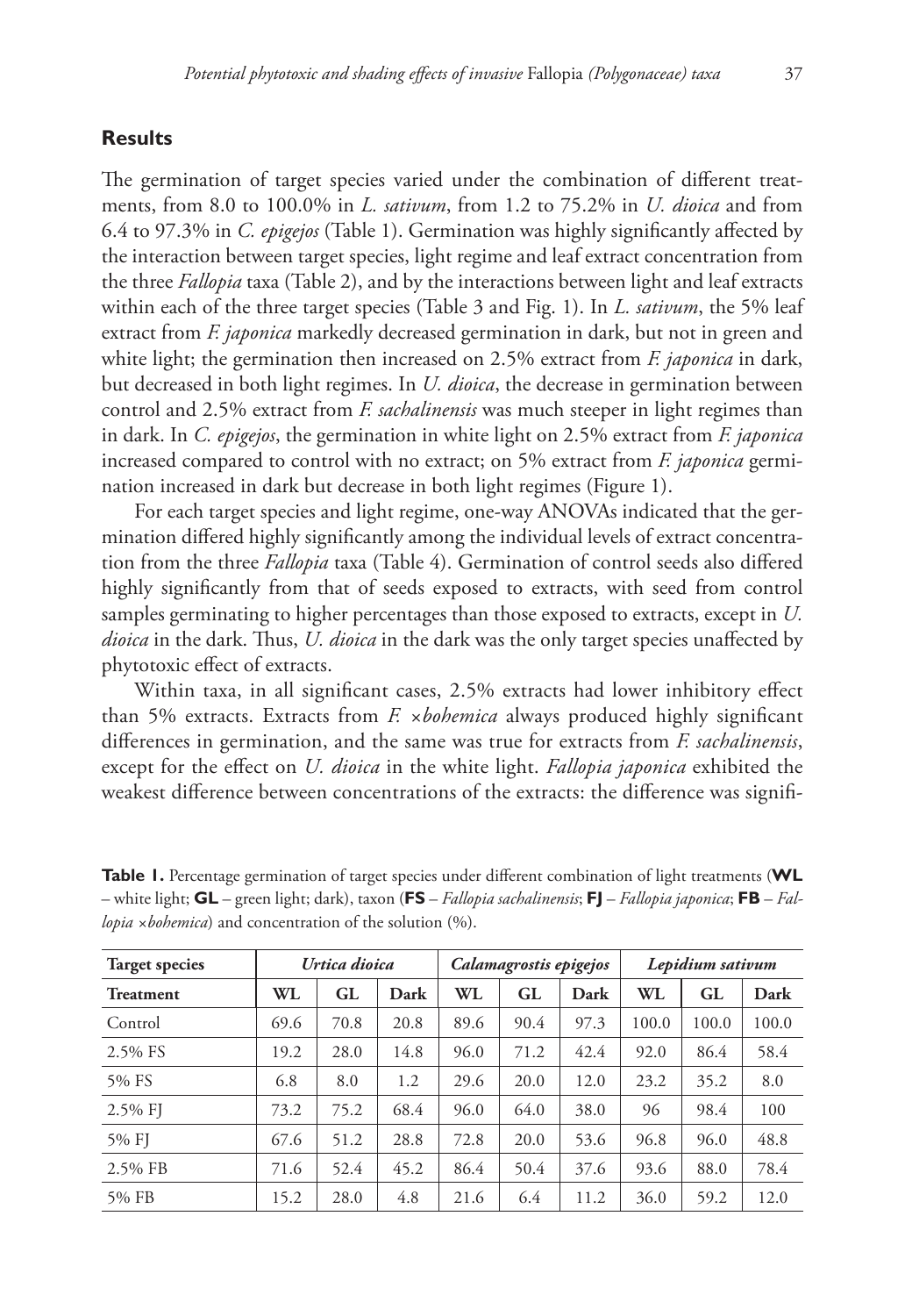**Table 2.** Three-way factorial ANOVA of angular-transformed proportions of germinated seeds for the target species (*Lepidium sativum*, *Urtica dioica* and *Calamagrostis epigejos*), light intensity (white, green, dark) and concentration of aqueous extracts (control, 2.5% and 5% dry leaf extract from *Fallopia sachalinensis*, *F. japonica* and *F.* ×*bohemica*). The main effects (target species, light and concentration) and first-order interactions (target species)  $\times$  (concentration), (target species)  $\times$  (light), and (light)  $\times$  (concentration), were not tested because the second-order interaction (target species)  $\times$  (concentration)  $\times$  (light) was statistically significant.

| Source of variation                                        | <b>SS</b> | df                          | <b>MS</b> | F         |
|------------------------------------------------------------|-----------|-----------------------------|-----------|-----------|
| Target species                                             | 19.25     | $\mathcal{D}_{\mathcal{A}}$ | 9.625     |           |
| Light                                                      | 3.18      | 2                           | 1.59      |           |
| Concentration                                              | 23.17     | $^{(1)}$                    | 3.862     |           |
| (Target species) $\times$ (Concentration)                  | 4.57      | 12                          | 0.381     |           |
| (Target species) $\times$ (Light)                          | 0.52      | 4                           | 0.130     |           |
| $(Light) \times (Concentration)$                           | 0.80      | 12                          | 0.0669    |           |
| (Target species) $\times$ (Concentration) $\times$ (Light) | 2.01      | 24                          | 0.08387   | $4.94***$ |
| Error                                                      | 4.28      | 252                         | 0.01698   |           |
| Total                                                      | 57.78     | 314                         |           |           |

\*\*\*  $P < 0.001$ 

**Table 3.** Two-way factorial ANOVAs of angular-transformed proportions of germinated seeds for the target species *Lepidium sativum*, *Urtica dioica* and *Calamagrostis epigejos*. The main effects of concentration (control, 2.5% and 5% dry leaf extract from *Fallopia sachalinensis*, *F. japonica* and *F.* ×*bohemica*) and light (white, green, dark) were not tested because the first-order interaction of the main effects (concentration) × (light) were statistically significant.

| Source of variation              |               | Lepidium sativum |           |               | Urtica dioica |           |               | Calamagrostis epigejos |           |
|----------------------------------|---------------|------------------|-----------|---------------|---------------|-----------|---------------|------------------------|-----------|
|                                  | df            | <b>MS</b>        | F         | df            | <b>MS</b>     |           | df            | MS                     |           |
| Concentration                    | $\circ$       | 2.703            |           | $\circ$       | 1.426         |           | $\circ$       | 0.493                  |           |
| Light                            | $\mathcal{D}$ | 0.907            |           | $\mathcal{D}$ | 0.682         |           | $\mathcal{D}$ | 0.260                  |           |
| $(Concentration) \times (Light)$ | 12            | 0.142            | $7.13***$ | 12            | 0.068         | $2.74***$ | 12            | 0.024                  | $3.96***$ |
| Error                            | 84            | 0.0199           |           | 84            | 0.0249        |           | 84            | 0.00613                |           |

\*\*\*  $P < 0.001$ 

\*\*  $P < 0.01$ 

cant only in *L. sativum* in dark, in *U. dioica* in green light and in dark, and in *C. epigejos* in white light (Table 4).

Extracts from the three taxa, *F. sachalinensis*, *F. japonica* and *F. ×bohemica*, always significantly differed in their effects on germination (Table 4). Ranked from the strongest to the weakest effect, the extracts from particular *Fallopia* taxa reduced germination in the order *F. sachalinensis* > *F. ×bohemica* > *F. japonica* in *L. sativum* and *U. dioica*, and *F. ×bohemica* > *F. sachalinensis* > *F. japonica* in *C. epigejos*.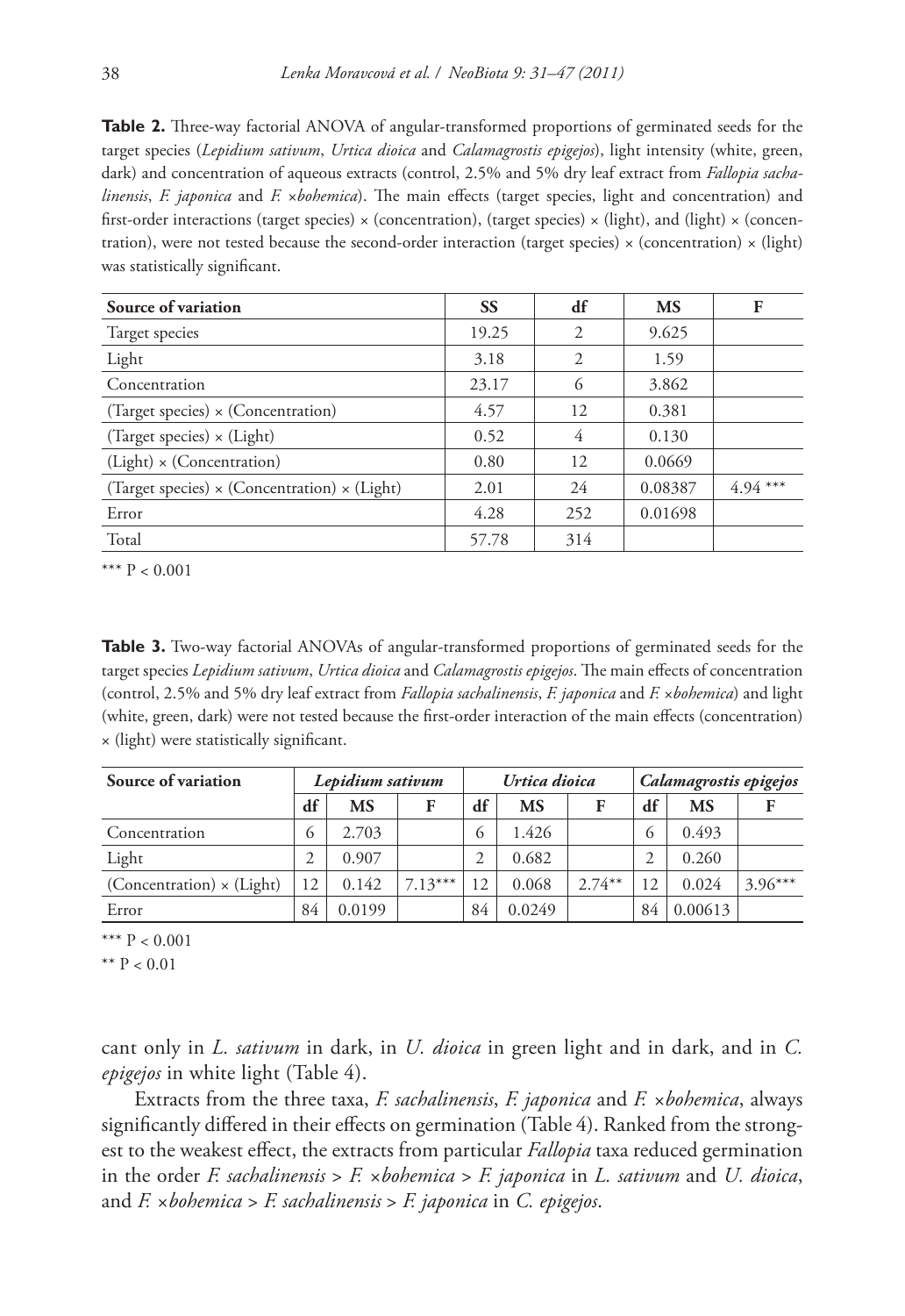

Figure 1. Interactions of angular-transformed proportions of germinated seeds in the target species *Lepidium sativum*, *Urtica dioica* and *Calamagrostis epigejos*. The interactions between the concentration of aqueous extracts (control, 2.5 and 5% dry leaf extract from *Fallopia sachalinensis*, *F. japonica* and *F.*  ×*bohemica*) and light intensity (white, green, dark) are apparent as non-parallel lines of light intensity at each panel. See Table 2 for statistical significance of these interactions.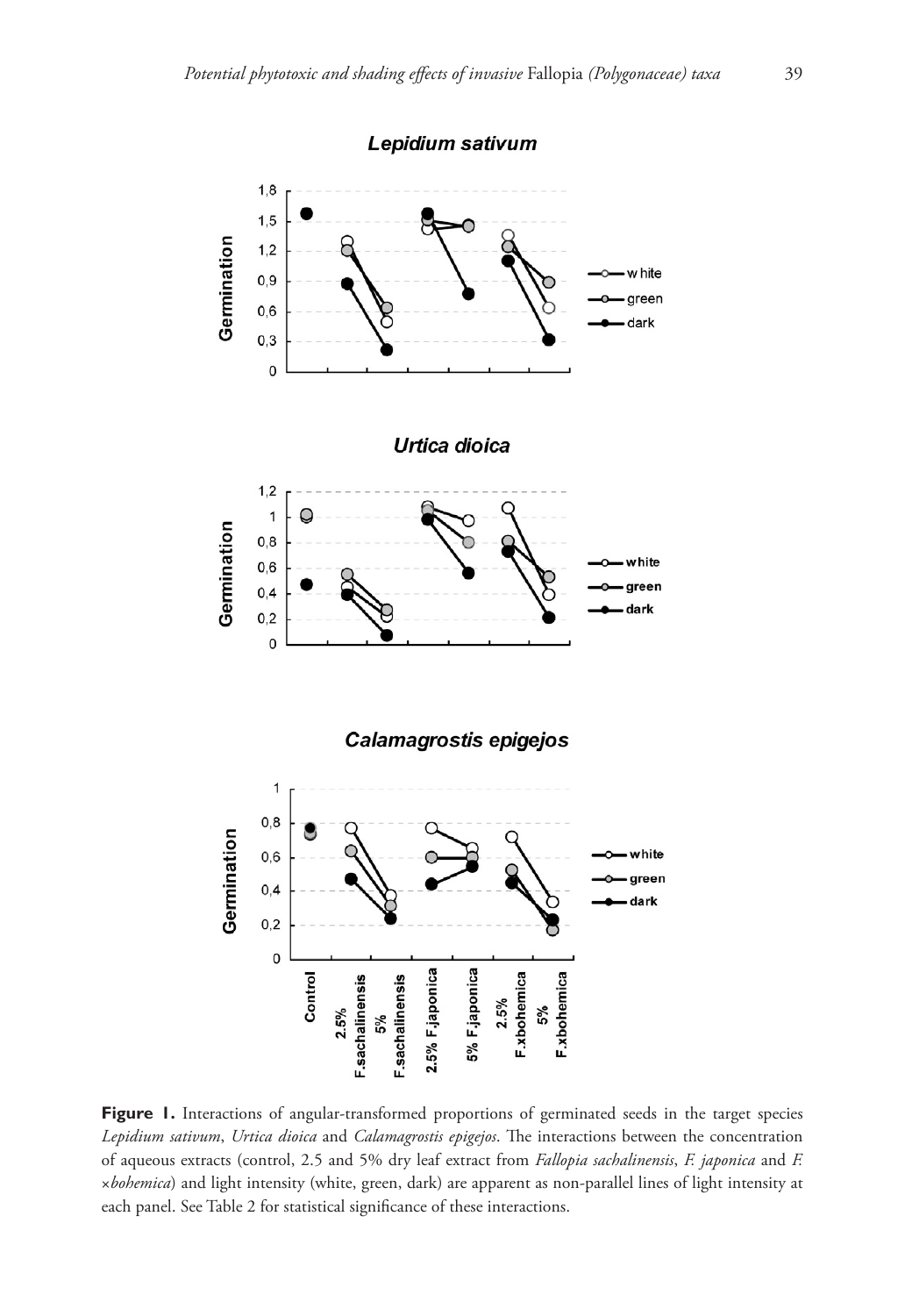| Table 4. One-way ANOVAs of mean angular-transformed proportions of germinated seeds at different concentrations of aqueous extract (control, 2.5% and                                           |
|-------------------------------------------------------------------------------------------------------------------------------------------------------------------------------------------------|
| 5% dry leaf extract from <i>Fallopia sachalinensis, F. japonica</i> and <i>F. ×bohemica</i> ) and their orthogonal contrasts (control vs. extracts, F. sachalinensis vs. F. japonica vs.        |
| Exbohemica, and 2.5% vs. 5% dry leaf extract from Fallopia sachalinensis, E japonica, and E xbohemica, respectively) for the target species (Lepidium sativum,                                  |
| <i>htica dioica</i> and <i>Calamagrostis epigejos</i> ) at different light intensity (white light, green light, dark). Degrees of freedom for ANOVAs among concentrations are df                |
| = 6, 28; for the contrast control vs. extracts df = 1, 28; for the contrast <i>F. sachalinensis</i> vs. <i>F. japonica</i> vs. <i>F. xbohemica</i> df = 2, 28; and for the 2.5% vs. 5% dry leaf |
| extracts $df = 1$ , 28.                                                                                                                                                                         |

| Source of variation                                              |       |                                                                                                |       | Lepidium sativum                                                                                       |                          |        |       |             |    | Urtica dioica |       |                                                                     |        |                     |       | Calamagrostis epigejos |                   |                       |
|------------------------------------------------------------------|-------|------------------------------------------------------------------------------------------------|-------|--------------------------------------------------------------------------------------------------------|--------------------------|--------|-------|-------------|----|---------------|-------|---------------------------------------------------------------------|--------|---------------------|-------|------------------------|-------------------|-----------------------|
|                                                                  |       | White light                                                                                    |       | Green light                                                                                            |                          | Dark   |       | White light |    | Green light   |       | Dark                                                                |        | White light         |       | Green light            |                   | Dark                  |
|                                                                  | SS    | SN                                                                                             | SS    | MS                                                                                                     | $\overline{\mathcal{S}}$ | MS     | SS    | MS          | SS | MS            | SS    | SM                                                                  | SS     | MS                  | SS    | МS                     | SS                | SM                    |
| concentrations<br>Among                                          | 5.489 | $0.915***$                                                                                     | 3.576 | $0.596***$ 8.863 1.477***                                                                              |                          |        |       |             |    |               |       | $4.139$   $0.690***$   $2.375$   $0.396***$   $2.860$   $0.477***$  | 1.044  | $0.174***$          | 1.182 | $0.197***$             | $\sim 1.025$ $\,$ | $0.171***$            |
| Control vs. extracts                                             | 0.919 | $0.919***$                                                                                     | 0.746 | $0.746***$ 2.495 2.495 <sup>***</sup>                                                                  |                          |        | 0.401 | $0.401***$  |    |               |       | $0.527   0.527***  0.0028   0.00280 \text{ ns}   0.0758  $          |        | $0.0758**$          | 0.297 | $0.297***$             | 0.601             | $0.601***$            |
| F. sachalinensis vs.<br>F. japonica vs. F.<br>$\times b$ ohemica | 1.690 | $0.845***$                                                                                     | 1.681 | $0.840***$   $2.124$   $1.062***$   $2.427$   $1.213***$   $1.305$   $0.652***$   $1.473$   $0.736***$ |                          |        |       |             |    |               |       |                                                                     |        | $0.179$   0.0896*** | 0.315 | $0.157***$             | 0.145             | $0.0723*$             |
| 2.5% vs. 5% F.<br>sachalinensis                                  | 1.608 | $1.608***$                                                                                     |       | $0.826$   $0.826***$   $1.087$   $1.087***$   0.135                                                    |                          |        |       |             |    |               |       | $0.135 \text{ ns}$ $0.194 \mid 0.194^* \mid 0.262 \mid 0.262^{***}$ | 0.385  | $0.385***$          | 0.267 | $0.267***$             | 0.135             | $0.135***$            |
| 2.5% vs. 5% F.<br>japonica                                       |       | $0.00483$   $0.00483$ ns $ 0.0125 $   0.0125 ns   1.593   1.593***   0.0293   0.0293 ns   0.16 |       |                                                                                                        |                          |        |       |             |    | $0.16***$     | 0.438 | $0.438***$                                                          | 0.0350 | $0.0350*$           |       |                        |                   | $0.0240 \; \text{ns}$ |
| 2.5% vs. 5% F.<br>$\times b$ ohemica                             | 1.267 | $1.267***$                                                                                     |       | $0.311 \mid 0.311*** \mid 1.564 \mid 1.146 \mid 1.146* \mid 0.188 \mid 0.188*** \mid 0.685 \mid$       |                          |        |       |             |    |               |       | $0.685***$                                                          | 0.369  | $0.369***$          | 0.303 | $0.303***$             | 0.120             | $0.120**$             |
| Error                                                            |       | 0.0175                                                                                         |       | 0.0205                                                                                                 |                          | 0.0218 |       | 0.0426      |    | 0.0183        |       | 0.0137                                                              |        | 0.00577             |       | 0.00531                |                   | 0.00731               |

A<br>
\*\*\* P < 0.001, \*\* P < 0.01, \* P < 0.05,  $n_s$  = not significant \*\*\* P < 0.001, \*\* P < 0.01, \* P < 0.05, *ns* = not significant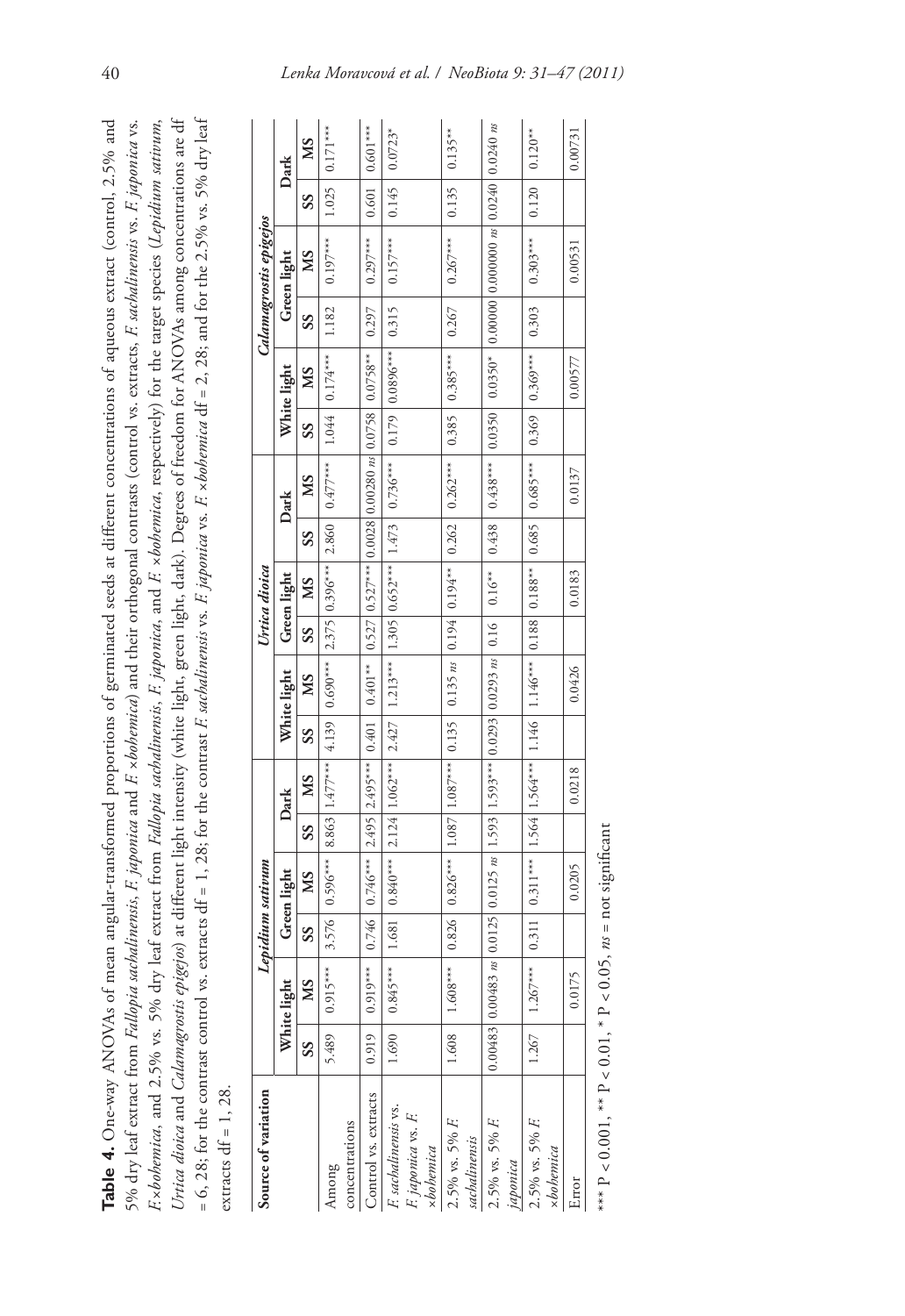# **Discussion**

## **Potential for allelopathic effects in** *Fallopia* **taxa**

Although the remarkably low species diversity in stands invaded by *Fallopia* is probably due to the competitive advantage resulting from its tall stature, rapid growth, dense rhizome system, and successful regeneration from rhizomes (Brock et al. 1995; Horn and Prach 1995; Bímová et al. 2003; Pyšek et al. 2003), constraints to germination of other species from phytotoxicity and shading may be another contributing mechanisms. The two target species tested, *Urtica dioica* and *Calamagrostis epigejos*, are among the most expansive native species in the Czech Republic (Prach and Wade 1992), dominating in riparian and ruderal habitats where *Fallopia* taxa often invade (Pyšek and Prach 1993; Brabec and Pyšek 2000). Both *C. epigejos* and *U. dioica* are competitively strong rhizomatous perennials forming large stands, but they also produce large quantities of seed (Prach and Wade 1992). In both species, this strategy of regeneration by seed is an effective means of long distance dispersal and colonization of new sites. Attempts to recolonize sites occupied by invasive *Fallopia* taxa might therefore be a common event in the disturbed landscapes where all taxa under question are abundant.

While the effect of light regimes on germination yielded inconclusive results, the interaction of light regime with the inhibitory effect of leaf extracts indicates that poor germination and establishment of native species in stands invaded by *Fallopia* taxa is unlikely to be explained by the effect of shading alone. However, our results demonstrate a pronounced phytotoxic effect of *Fallopia* taxa on germination of native dominant species under laboratory conditions. This inhibition presumably occurred through leaf chemical compounds, was affected by light regime, and its outcome under particular combination of factors depended on the species tested. As pointed out by Baskin and Baskin (1998), light filtered through the canopy can make seeds more sensitive to other environmental factors such as moisture, and thus organic compounds released into the soil could play a role in inhibiting germination until other environmental factors induce dormancy. Phenolic compounds released from leaf litter on the forest floor are permanently present in soil solution but their concentration varies in the course of the vegetation period (Lohdi 1975). Phenology thus plays a role in determining how the possible effect of allelochemicals and shading might operate on a given species. The effect of phenolic compounds is higher in early spring (Lohdi 1975) and for *Fallopia* species, early seasonal development is typical (Marigo and Pautou 1998). In temperate conditions of Central Europe, *Fallopia* quickly builds a dense leaf canopy from April to May (Brabec and Pyšek 2000).

Particular *Fallopia* taxa differed in their effect on germination of the target species. The weakest phytotoxic suppressor was *F. japonica*; its effect on both native dominants was generally lower than that of its two congeners, and higher phytotoxic concentration often did not result in a more pronounced effect. The weak phytotoxic effect of *F. japonica* corresponds to generally lower regeneration (Bímová et al. 2003) and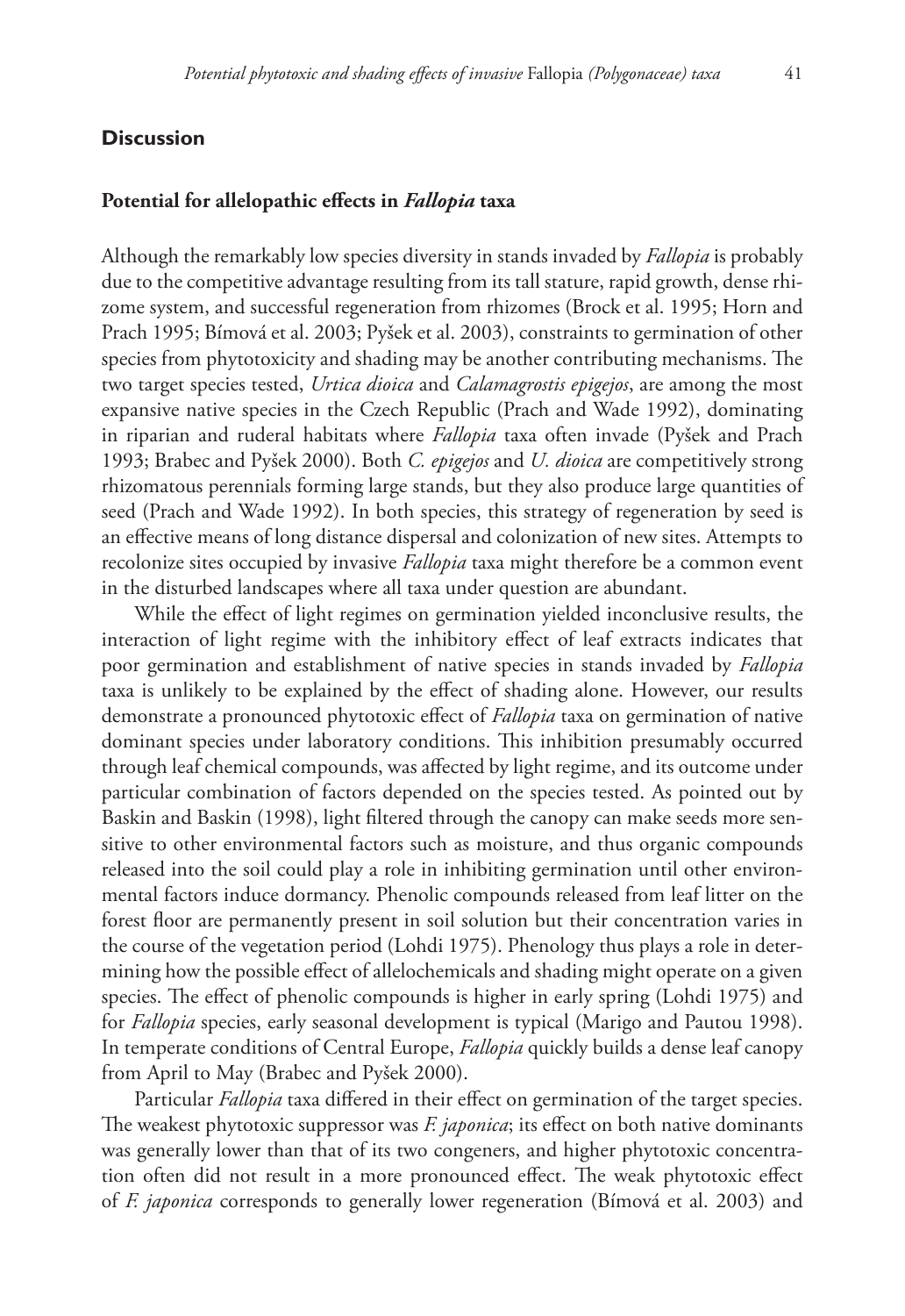competitive ability of this species, compared to the other two *Fallopia* taxa (Brabec and Pyšek 2000). The most profound inhibitory effect was found for *F. sachalinensis*, which reduced namely the germination of *U. dioica.* The response of *U. dioica* to *F. ×bohemica* phytotoxins was between that of the two parent *Fallopia* species. Leaf extract of *F. sachalinensis* was previously reported to have other effects, such as stimulation of the synthesis of phenolic compounds in cucumber leaves (Konstantinidou-Doltsinis and Schmitt 1998; Daayf et al. 2000). *Fallopia* ×*bohemica* also profoundly inhibited germination, particularly that of *C. epigejos*. It may be thus hypothesized that the inhibitory effect of *Fallopia* taxa on germinating native species could be a factor favouring successful invasion.

#### **Limitations of the study**

This study was based on using dry leaves, in order to simulate the situation in the field; leaves fall off *Fallopia* plants in dry conditions in the autumn and decomposition proceeds in winter. Although the use of freshly collected and subsequently ground dry leaf material in allelopathical studies has been criticised (Inderjit and Callaway 2003) because green leaves do not have the same properties as true litter and grinding might release compounds that naturally would not leach from leaf cells, this approach is being used to demonstrate the presence of the mechanism (Al Hamdi et al*.* 2001; Chon et al. 2003; Moradshahi et al. 2003). The present paper aimed at showing whether *Fallopia* above-ground plant parts could potentially inhibit germination of other plant species, and whether this potential differs among the congeners. Given its aim, the study was limited to laboratory conditions, but in order to demonstrate the real significance of the results in invaded communities, further research is needed in the context of soil ecology (Inderjit and Weiner 2001; Hierro and Callaway 2003; Inderjit and Callaway 2003; Inderjit and Nielsen 2003; Inderjit et al. 2008). When interpreting the results, it must therefore be borne in mind that concentrations of phytotoxic allelopathic compounds in the field might be lower than those applied in our study, due to the gradual leaching of compounds from leaves over time and spatio-temporal dynamics of this process (Lohdi 1975).

Our results, nevertheless, demonstrate that there is a strong potential phytotoxic effect of invasive *Fallopia* species on dominant native species and that this effect differs among the three taxa of this genus. Therefore, allelopathy cannot be excluded as one of the mechanisms contributing to the impact on the diversity of native species in *Fallopia*-invaded stands. The results of this paper further indicate that the light regime can influence the outcome of phytotoxic actions and should therefore be taken into account in studies focussing on allelopathic effects of plant species.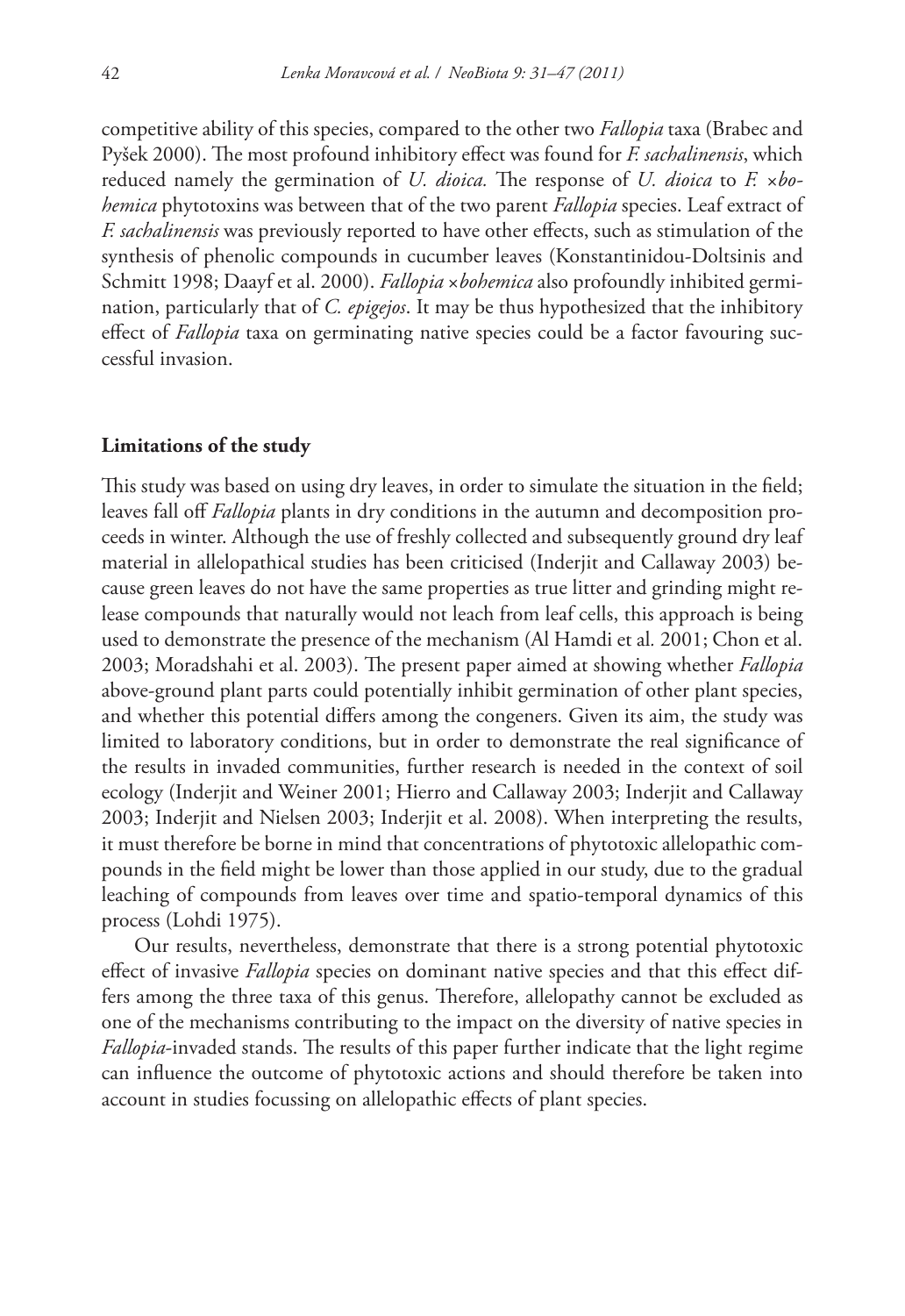## **Acknowledgements**

We thank Inderjit and Ingolf Kühn for valuable comments on an earlier draft of the manuscript, Hana Skálová and Radka Sudová for discussions on the topic and technical support, and Llewellyn Foxcroft for editing the English. The work was supported by a grant no. AV6005805/1998 from the Grant Agency of the Academy of Sciences of the Czech, by institutional long-term research plans no. AV0Z60050516 from the Academy of Sciences of the Czech Republic, and no. 0021620828 from MŠMT CR, and by the Biodiversity Research Centre no. LC 06073. Petr Pyšek acknowledges support by the Praemium Academiae award (AV0Z60050516) from the Academy of Sciences of the Czech Republic.

## **References**

- Adachi N, Terashima I, Takahashi M (1996) Central die-back of monoclonal stands of *Reynoutria japonica* in an early stage of primary succession on Mount Fuji. Annals of Botany 77: 477–486. [doi:10.1006/anbo.1996.0058](http://dx.doi.org/10.1006/anbo.1996.0058)
- Al Hamdi B, Inderjit, Olofsdotter M, Streibig JC (2001) Laboratory bioassay for phytotoxicity: An example from wheat straw. Agronomy J 93: 43–48.
- Bailey JP, Bímová K, Mandák B (2007) The potential role of polyploidy and hybridisation in the further evolution of the highly invasive *Fallopia* taxa in Europe. Ecological Research 22: 920–928. [doi:10.1007/s11284-007-0419-3](http://dx.doi.org/10.1007/s11284-007-0419-3)
- Bailey JP, Child LE, Wade M (1995) Assessment of the genetics variation of British populations of *Fallopia japonica* and its hybrid *Fallopia* ×*bohemica*. In: Pyšek P, Prach K, Rejmánek M, Wade M (Eds) Plant invasions: General aspects and special problems. SPB Academic Publishing, Amsterdam, 141–150.
- Bailey JP, Conolly AP (2000) Prize-winners to pariahs: A history of Japanese knotweed s. l. (Polygonaceae) in the British Isles. Watsonia 23: 93–110.
- Barnes JP, Putnam A (1987) Role of benzoxazinones in allelopathy by rye (*Secale cereale* L.). Journal of Chemical Ecology 13: 889–905. [doi:10.1007/BF01020168](http://dx.doi.org/10.1007/BF01020168)
- Baskin CC, Baskin JM (1998) Seeds. Ecology, biogeography, and evolution of dormancy and germination. Academic Press, New York, 666pp.
- Beerling DJ, Bailey JP, Conolly AP (1994) Biological flora of the British Isles: *Fallopia japonica* (Houtt.) Ronse Decraene. Journal of Ecology 82: 959–980. [doi:10.2307/2261459](http://dx.doi.org/10.2307/2261459)
- Bewley JD, Black M (1982) Physiology and biochemistry of seeds in relation to germination 2: viability, dormancy, and growth. Springer Verlag, Berlin, 375pp.
- Bímová K, Mandák B, Pyšek P (2003) Experimental study of vegetative regeneration in four invasive *Reynoutria* taxa. Plant Ecology 166: 1–16. [doi:10.1023/A:1023299101998](http://dx.doi.org/10.1023/A:1023299101998)
- Brabec J, Pyšek P (2000) Establishment and survival of three invasive taxa of the genus *Reynoutria* (Polygonaceae) in mesic mown meadows: A field experimental study. Folia Geobotanica 35: 27–42. [doi:10.1007/BF02803085](http://dx.doi.org/10.1007/BF02803085)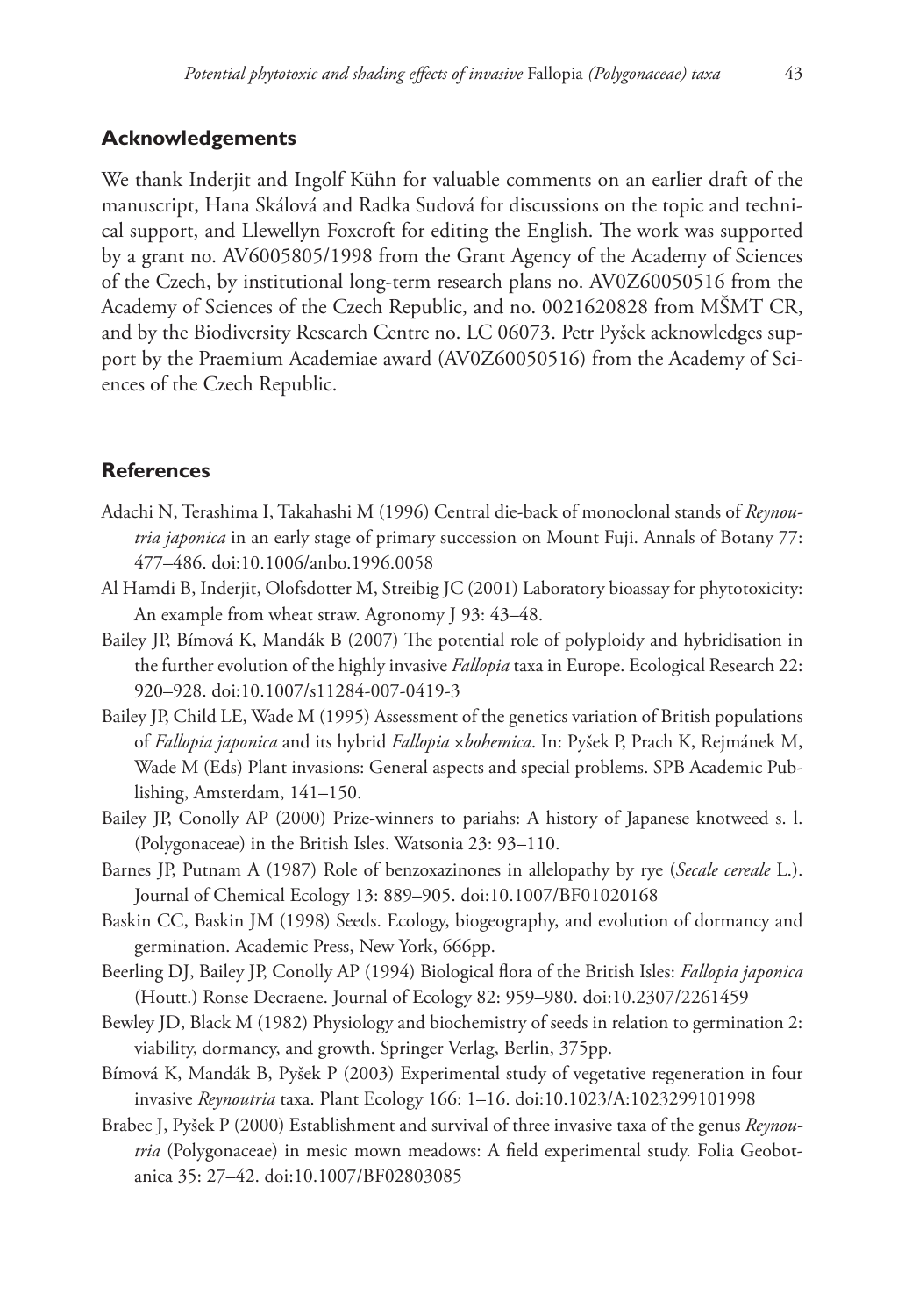- Brock JH (1995) Technical note: Standing crop of *Reynoutria japonica* in the autumn of 1991 in the United Kingdom. Preslia 66: 337–343.
- Brock JH, Child LE, de Waal LC, Wade PM (1995) The invasive nature of *Fallopia japonica*  is enhanced by vegetative regeneration from stem tissues. In: Pyšek P, Prach K, Rejmánek M, Wade M (Eds) Plant invasions: General aspects and special problems. SPB Academic Publishing, Amsterdam, 131–139.
- Callaway RM, Aschehoug ET (2000) Invasive plant versus their new and old neighbors: A mechanism for exotic invasion. Science 290: 521–523. [doi:10.1126/science.290.5491.521](http://dx.doi.org/10.1126/science.290.5491.521)
- Callaway RM, Ridenour WM (2004) Novel weapons: Invasive success and the evolution of increased competitive ability. Frontiers in Ecology and the Environment 2: 436–443. [doi:10.1890/1540-9295\(2004\)002\[0436:NWISAT\]2.0.CO;2](http://dx.doi.org/10.1890/1540-9295(2004)002[0436:NWISAT]2.0.CO;2)
- Chon SU, Kim YM, Lee JC (2003) Herbicidal potential and quantification of causative al[lelochemicals from several Compositae weeds. Weed Research 43: 444–450. doi:10.1046/](http://dx.doi.org/10.1046/j.0043-1737.2003.00361.x) j.0043-1737.2003.00361.x
- Chornesky EA, Randall JM (2003) The threat of invasive alien species to biological diversity: Setting a future course. Annals of the Missouri Botanical Garden 90: 67–76. [doi:10.2307/3298527](http://dx.doi.org/10.2307/3298527)
- Crawley MJ (1993) GLIM for Ecologists. Blackwell Scientific Publishers, Oxford, 392pp.
- Daayf F, Ongena M, Boulanger R, El Hadrami I, Bélanger RR (2000) Induction of phenolic compounds in two cultivars of cucumber by treatment of healthy and powdery mildewinfected plants with extracts of *Reynoutria sachalinensis*. Journal of Chemical Ecology 26: 1579–1593. [doi:10.1023/A:1005578510954](http://dx.doi.org/10.1023/A:1005578510954)
- de Waal LC (2001) A viability study of *Fallopia japonica* stem tissue. Weed Research 41: 447– 460. [doi:10.1046/j.1365-3180.2001.00249.x](http://dx.doi.org/10.1046/j.1365-3180.2001.00249.x)
- Francis B, Green M, Payne C (Eds) (1994) The GLIM System. Release 4 Manual. Clarendon Press (Oxford).
- Górski T (1975) Germination of seeds in the shadow of plants. Physiologia Plantarum 34: 342–346. [doi:10.1111/j.1399-3054.1975.tb03850.x](http://dx.doi.org/10.1111/j.1399-3054.1975.tb03850.x)
- Górski T, Górski K, Nowicki J (1977) Germination of seeds of various herbaceous species under leaf canopy. Flora 166: 249–259.
- Heisey RM (1990) Allelopathic and herbicidal effects of extracts from tree of heaven (*Ailanthus altissima*). American Journal of Botany 77: 662–670. [doi:10.2307/2444812.](http://dx.doi.org/10.2307/2444812)
- Hejda M, Pyšek P (2006) What is the impact of *Impatiens glandulifera* on species diversity of [invaded riparian vegetation? Biological Conservation 132: 143–152. doi:10.1016/j.bio](http://dx.doi.org/10.1016/j.biocon.2006.03.025)con.2006.03.025.
- Hejda M, Pyšek P (2008) Estimating the community-level impact of the riparian alien species *Mimulus guttatus* by using a replicated BACI field experiment. Neobiota 7: 250–257.
- Hejda M, Pyšek P, Jarošík V (2009) Impact of invasive plants on the species richness, diversity [and composition of invaded communities. Journal of Ecology 97: 393–403. doi:10.1111/](http://dx.doi.org/10.1111/j.1365-2745.2009.01480.x) j.1365-2745.2009.01480.x
- Hierro JL, Callaway RM (2003) Allelopathy and exotic plant invasion. Plant and Soil 256: 29–39. [doi:10.1023/A:1026208327014.](http://dx.doi.org/10.1023/A:1026208327014)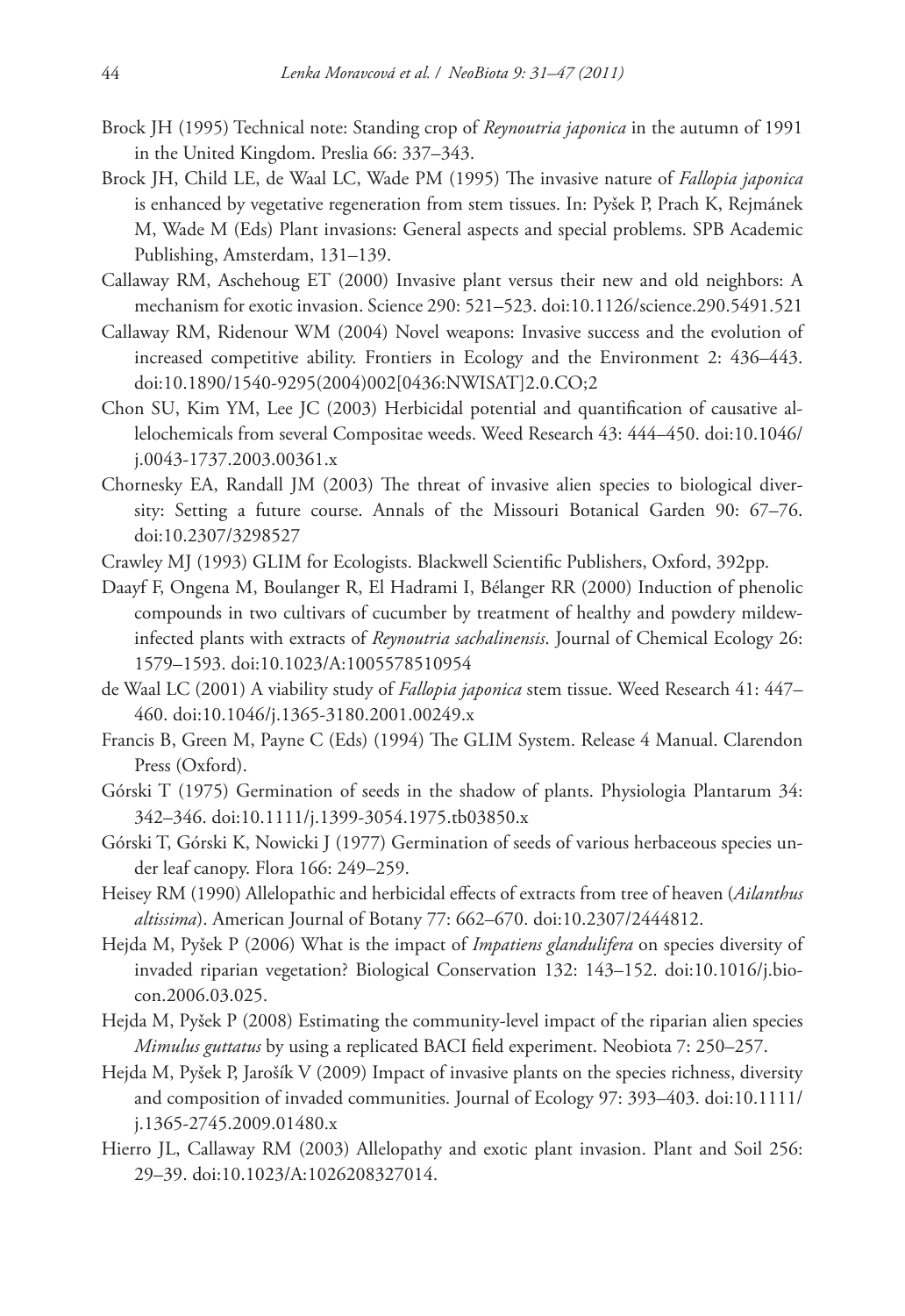- Hollingsworth ML, Bailey JP (2000) Evidence for massive clonal growth in the invasive weed *Fallopia japonica* (Japanese knotweed). Botanical Journal of the Linnean Society 133: 463– 472. [doi:10.1046/j.1365-294x.1998.00498.x](http://dx.doi.org/10.1046/j.1365-294x.1998.00498.x)
- Hollingsworth ML, Hollingsworth PM, Jenkins GI, Bailey JP, Ferris C (1998) The use of molecular markers to study patterns of genotypic diversity in some invasive alien *Fallopia* spp. (Polygonaceae). Molecular Ecology 7: 1681–1691.
- Horn P, Prach K (1995) Aerial biomass of *Reynoutria japonica* and its comparison with that of native species. Preslia 66: 345–348.
- Hultén E, Fries M (1986) Atlas of Northern European vascular plants north of the tropic of cancer. Vols. 1, 2, 3. Koeltz Scientific Books, Königstein, 1172pp.
- Inderjit, Callaway RM (2003) Experimental designs for the study of allelopathy. Plant and Soil 256: 1–11.
- Inderjit, Nielsen ET (2003) Bioassays and field studies for allelopathy in terrestrial plants: Progress and problems. Critical Reviews in Plant Sciences 22: 221–238.
- Inderjit, Seastedt TR, Callaway RM, Pollock JL, Kaur J (2008) Allelopathy and plant invasions: Traditional, congeneric and bio-geographical approaches. Biological Invasions 10: 875–890.
- Inderjit, Weiner J (2001) Plant allelochemical interference or soil chemical ecology? Perspectives in Plant Ecology, Evolution and Systematics 4: 3–12. [doi:10.1078/1433-8319-00011](http://dx.doi.org/10.1078/1433-8319-00011)
- Inoue M, Nishimura H, Li HH, Mizutani J (1992) Allelochemicals from *Polygonum sachalinense* [Fr. Schm. \(Polygonaceae\). Journal of Chemical Ecology 18: 1833–1840. doi:10.1007/](http://dx.doi.org/10.1007/BF02751107) BF02751107
- Kato-Noguchi H, Ino T (2001) Assessement of allelopathic potential of root exudates of rice seedlings. Biologia Plantarum 44: 635–638. [doi:10.1023/A:1013731828945](http://dx.doi.org/10.1023/A:1013731828945)
- Konstantinidou-Doltsinis S, Schmitt A (1998) Impact of treatment with plant extracts from *Reynoutria sachalinensis* (F. Schmidt) Nakai on intensity of powdery mildew severity and [yield in cucumber under high disease pressure. Crop Protection 17: 649–656. doi:10.1016/](http://dx.doi.org/10.1016/S0261-2194(98)00066-0) S0261-2194(98)00066-0
- Kopecký K, Hejný S (1992) Ruderální společenstva bylin České republiky. Studie Československé Akademie Věd (Praha): 1–128.
- Kuiters AT, Denneman CAJ (1987) Water-soluble phenolic phenolic substances in soil under several coniferous and deciduous tree species. Soil Biology and Biochemistry 19: 765–769. [doi:10.1016/0038-0717\(87\)90061-7](http://dx.doi.org/10.1016/0038-0717(87)90061-7)
- Kuiters AT, Sarink HM (1986) Leaching of phenolic compounds from leaf and needle litter of several deciduous and coniferous trees. Soil Biology and Biochemistry 18: 475–480. [doi:10.1016/0038-0717\(86\)90003-9](http://dx.doi.org/10.1016/0038-0717(86)90003-9)
- Lambdon PW, Pyšek P, Basnou C, Hejda M, Arianoutsou M, Essl F, Jarošík V, Pergl J, Winter M, Anastasiu P, Andriopoulos P, Bazos I, Brundu G, Celesti-Grapow L, Chassot P, Delipetrou P, Josefsson M, Kark S, Klotz S, Kokkoris Y, Kühn I, Marchante H, Perglová I, Pino J, Vilà M, Zikos A, Roy D, Hulme PE (2008) Alien flora of Europe: Species diversity, temporal trends, geographical patterns and research needs. Preslia 80: 101–149.
- Levine JM (2000) Species diversity and biological invasions: relating local process to community pattern. Science 288: 852–854. [doi:10.1126/science.288.5467.852](http://dx.doi.org/10.1126/science.288.5467.852)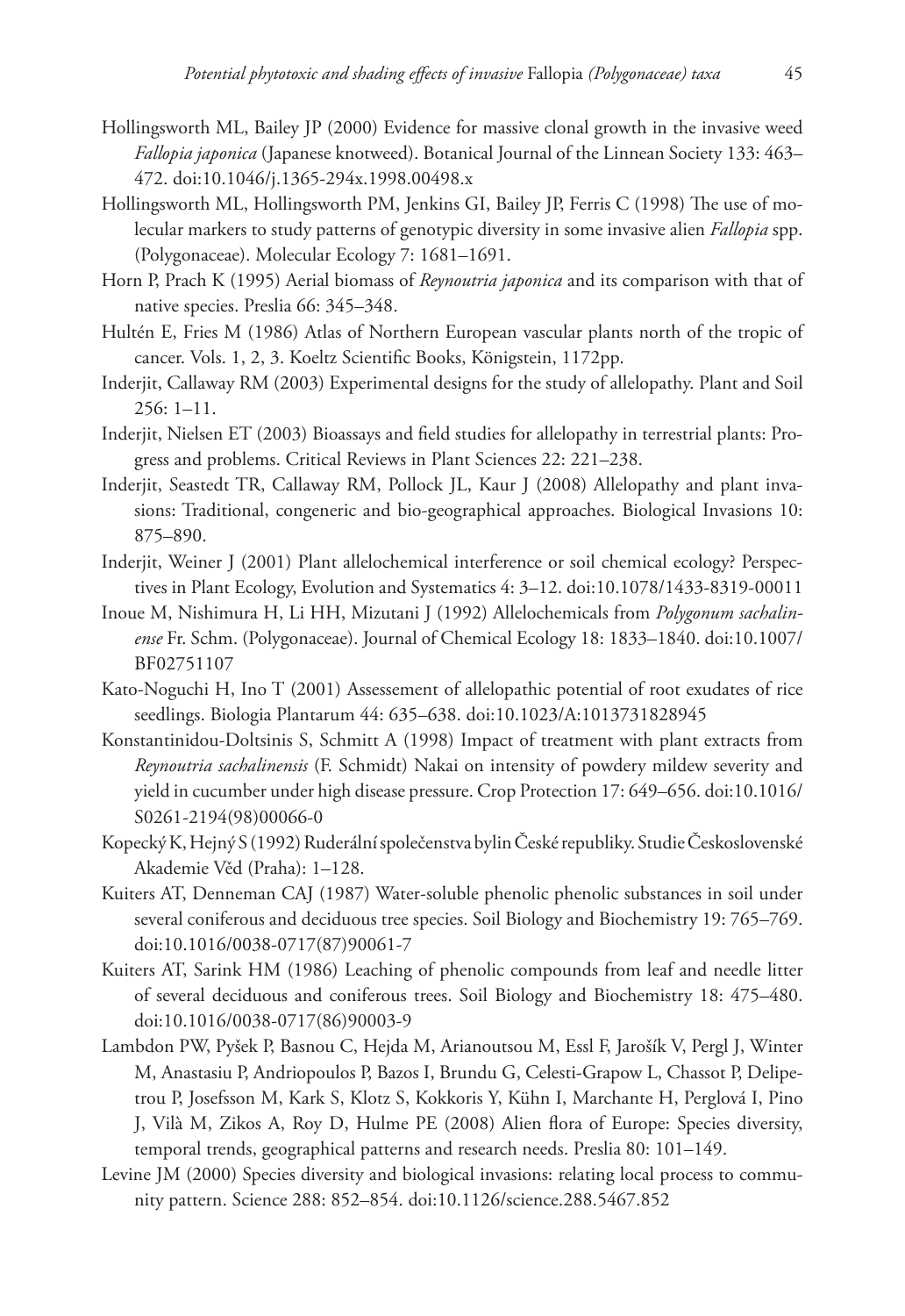- Levine JM, Vilà M, D'Antonio CM, Dukes JS, Grigulis K, Lavorel S (2003) Mechanisms underlying the impacts of exotic plant invasions. Proceedings of the Royal Society of London Series B-Biological Sciences 270: 775–781.
- Lohdi MAK (1975) Soil-plant phytotoxicity and its possible significance in patterning of herbaceous vegetation in a bottomland forest. American Journal of Botany 62: 618–622. [doi:10.2307/2441940](http://dx.doi.org/10.2307/2441940)
- Mandák B, Pyšek P, Bímová K (2004) History of the invasion and distribution of *Reynoutria* taxa in the Czech Republic: A hybrid spreading faster than its parents. Preslia 76: 15–64.
- Mandák B, Pyšek P, Lysák M, Suda J, Krahulcová A, Bímová K (2003) Variation in DNAploidy levels of *Reynoutria* taxa in the Czech Republic. Annals of Botany 96: 265–272.
- Marigo G, Pautou G (1998) Phenology, growth, and ecophysiological characteristics of *Fallopia sachalinensis*. Journal of Vegetation Science 9: 379–386. [doi:10.2307/3237102](http://dx.doi.org/10.2307/3237102)
- Moradshahi A, Ghadiri H, Ebrahimikia F (2003) Allelopathic effects of crude volatile oil and aqueous extracts of *Eucalyptus camaldulensis* Dehnh. Leaves on crops and weeds. Allelopathy Journal 12: 189–195.
- Nikolaeva MG, Rasumova MV, Gladkova VN (1985) Reference book on dormant seed germination. Nauka Publishers, Leningrad.
- Pons TL (1992) Seed responses to light. In: Fenner M (Ed) Seeds. The ecology of the regeneration in plant communities. C.A.B International, Wallingford, 259–284.
- Prach K, Wade M (1992) Population characteristics of expansive perennial herbs. Preslia 64: 45–51.
- Pyšek A, Pyšek P (1988) Zur spontanen Begrünung der erzhaltigen und erzlosen Abbaudeponien in Böhmen. Preslia 60: 133–155.
- Pyšek P (2009) *Fallopia japonica* (Houtt.) Ronse Decr.*,* Japanese knotweed (Polygonaceae, Magnoliophyta). In: DAISIE (Eds) Handbook of alien species in Europe. Springer, Berlin, 348.
- Pyšek P, Brock JH, Bímová K, Mandák B, Jarošík V, Koukolíková I, Pergl J, Štěpánek J (2003) Vegetative regeneration in invasive *Reynoutria* (Polygonaceae) taxa: The determinant of in[vasibility at the genotype level. American Journal of Botany 90: 1487–1495. doi:10.3732/](http://dx.doi.org/10.3732/ajb.90.10.1487) ajb.90.10.1487
- Pyšek P, Mandák B, Francírková T, Prach K (2001) Persistence of stout clonal herbs as invaders in the landscape: A field test of historical records. In: Brundu G, Brock J, Camarda I, Child L, Wade M (Eds) Plant Invasions: Species ecology and ecosystem management. Backhuys Publishers (Leiden): 235–244.
- Pyšek P, Prach K (1993) Plant invasions and the role of riparian habitats: A comparison of four species alien to central Europe. Journal of Biogeography 20: 413–420. [doi:10.2307/2845589](http://dx.doi.org/10.2307/2845589)
- Pyšek P, Richardson DM (2010) Invasive species, environmental change and management, and [health. Annual Review of Environment and Resources 35: 25–55. doi:10.1146/annurev](http://dx.doi.org/10.1146/annurevenviron-033009-095548)environ-033009-095548
- Pyšek P, Richardson DM, Pergl J, Jarošík V, Sixtová Z, Weber E (2008) Geographical and taxonomic biases in invasion ecology. Trends in Ecology and Evolution 23: 237–244.
- Pyšek P, Sádlo J, Mandák B (2002) Catalogue of alien plants of the Czech Republic. Preslia 74: 97–186.